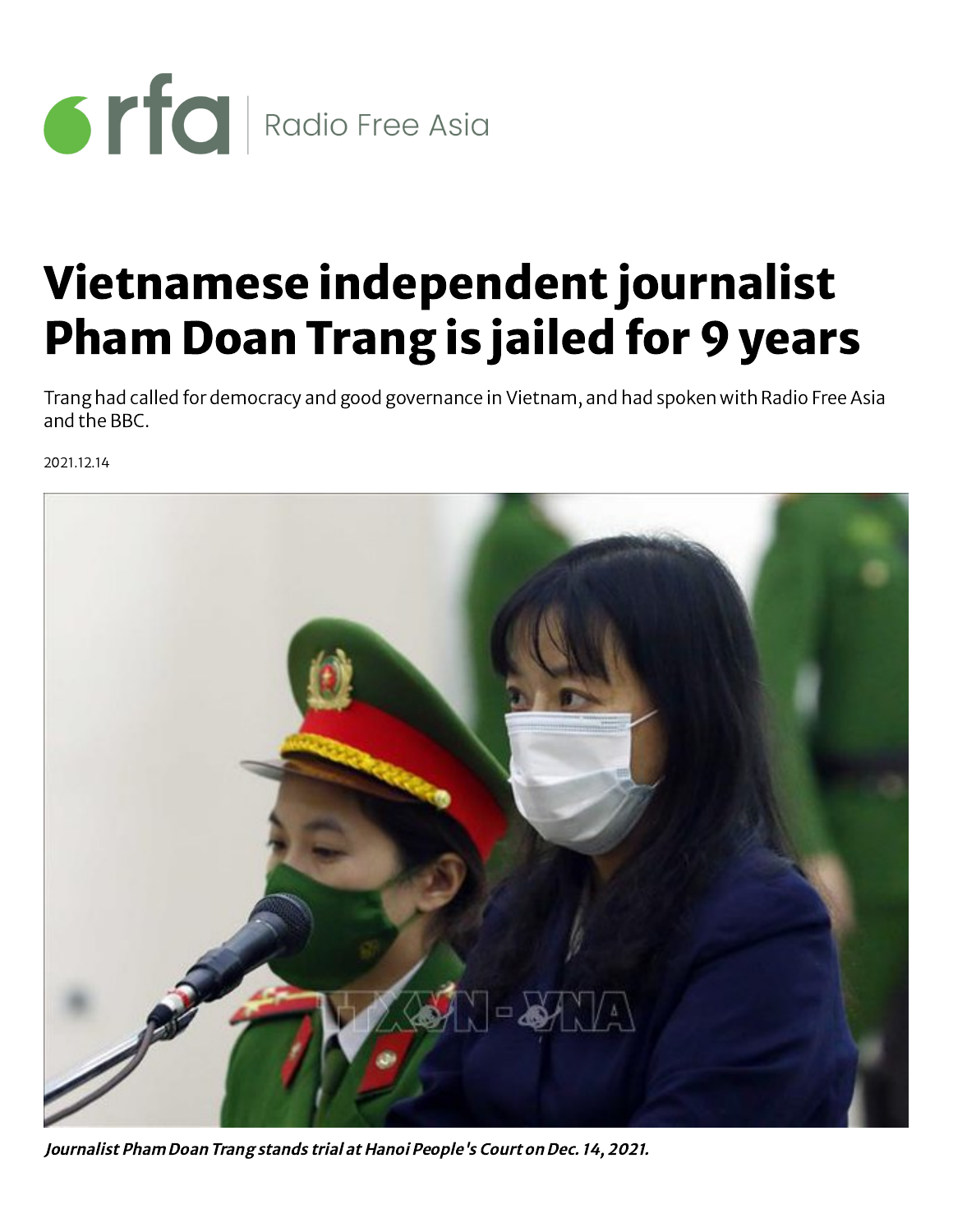A court in Vietnam has sentenced an independent Vietnamese journalist and activist to nine years in prison following her conviction on a charge of "carrying out propaganda" against the state, her lawyer said on Tuesday.

Pham Doan Trang, who has won multiple foreign awards for her writing, was sentenced Tuesday at the Hanoi People's Court, with trial judges handing down a sentence longer than the prison term requested by prosecutors, defense attorney Dang Dinh Manh told RFA.

"The trial's atmosphere was pretty tense," said Manh. "But finally the panel of judges came out and pronounced a sentence of nine years' imprisonment, which was higher than that proposed by the Procuracy."

"They had called only for a seven- or eight-year jail term," Manh said, adding that the judges in announcing their verdict said that Trang's actions had been harmful to society, and had therefore called for a harsher sentence.

The judges had based their decision only on the arguments and information provided by prosecutors and had rejected all arguments presented by lawyers working in Trang's defense, Manh said.

"The verdict surprised us, and we think that Pham Doan Trang will certainly appeal against it."

The U.S. State Department on Tuesday condemned the conviction and sentencing of Trang, saying she had done nothing more in her writings than peacefully express her opinions.

"We note as well the recent opinion of the UN Working Group on Arbitrary Detention, which found Trang's detention to be arbitrary and in contravention of Vietnam's international human rights commitments and obligations," said State Department spokesman Ned Price.

"The United States calls on the Vietnamese government to release Trang, who has been recognized internationally for her work to advance human rights and good governance in Vietnam, and to allow all individuals in Vietnam to express their views freely and without fear of retaliation," Price said.

Writing on Monday on his Facebook page, defense lawyer Ngo Anh Tuan said that in a meeting with Trang on Oct. 19 — her first meeting with lawyers after her arrest — Trang said she had refused during 10 periods of interrogation to confess to the charges against her.